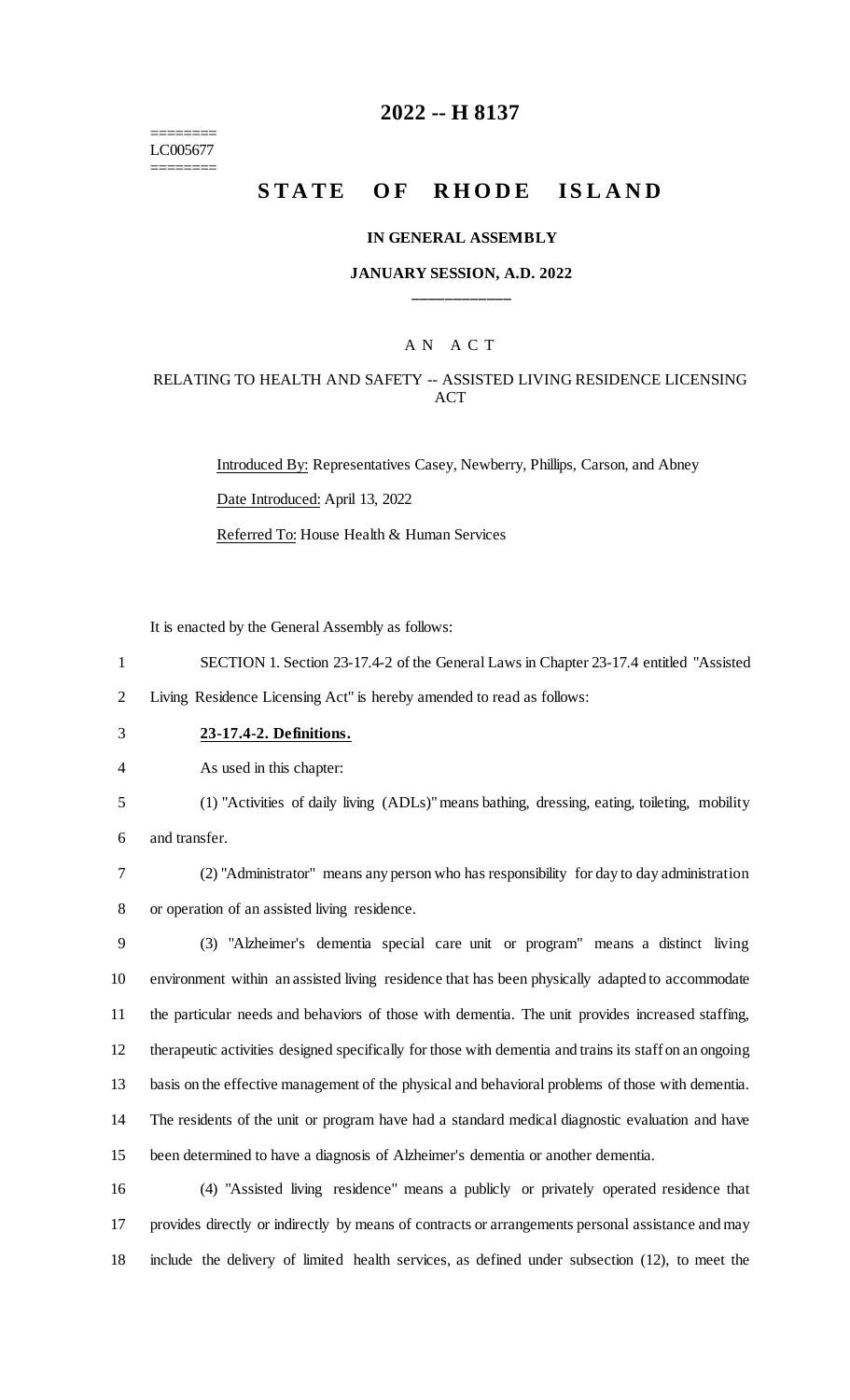resident's changing needs and preferences, lodging, and meals to six (6) or more adults who are unrelated to the licensee or administrator, excluding however, any privately operated establishment or facility licensed pursuant to chapter 17 of this title, and those facilities licensed by or under the jurisdiction of the department of behavioral healthcare, developmental disabilities and hospitals, the department of children, youth and families, or any other state agency. The department shall develop levels of licensure for assisted living residences within this definition as provided in § 23- 17.4-6. Assisted living residences include sheltered care homes, and board and care residences or any other entity by any other name providing the services listed in this subdivision which meet the definition of assisted living residences.

 (5) "Capable of self-preservation" means the physical mobility and judgmental ability of the individual to take appropriate action in emergency situations. Residents not capable of self- preservation are limited to facilities that meet more stringent life safety code requirements as provided under § 23-17.4-6(b)(3).

(6) "Director" means the director of the Rhode Island department of health.

(7) "Licensing agency" means the Rhode Island department of health.

 (8) "Qualified licensed assisted living staff members" means a certified nursing assistant as provided under § 23-17.9-2(a)(3), a licensed practical nurse as provided under § 5-34-3(13) and/or a registered nurse as provided under § 5-34-3(14).

 (9) "Personal assistance" means the provision of one or more of the following services, as required by the resident or as reasonably requested by the resident, on a scheduled or unscheduled basis, including:

(i) Assisting the resident with personal needs including activities of daily living;

 (ii) Assisting the resident with self-administration of medication or administration of medications by appropriately licensed staff;

 (iii) Providing or assisting the resident in arranging for health and supportive services as may be reasonably required;

 (iv) Monitoring the activities of the resident while on the premises of the residence to ensure his or her health, safety, and well-being; and

(v) Reasonable recreational, social and personal services.

 (10) "Resident" means an individual not requiring medical or nursing care as provided in a healthcare facility but who as a result of choice and/or physical or mental limitation requires personal assistance, lodging and meals and may require the administration of medication and/or limited health services. A resident must be capable of self-preservation in emergency situations, unless the facility meets a more stringent life safety code as required under § 23-17.4-6(b)(3).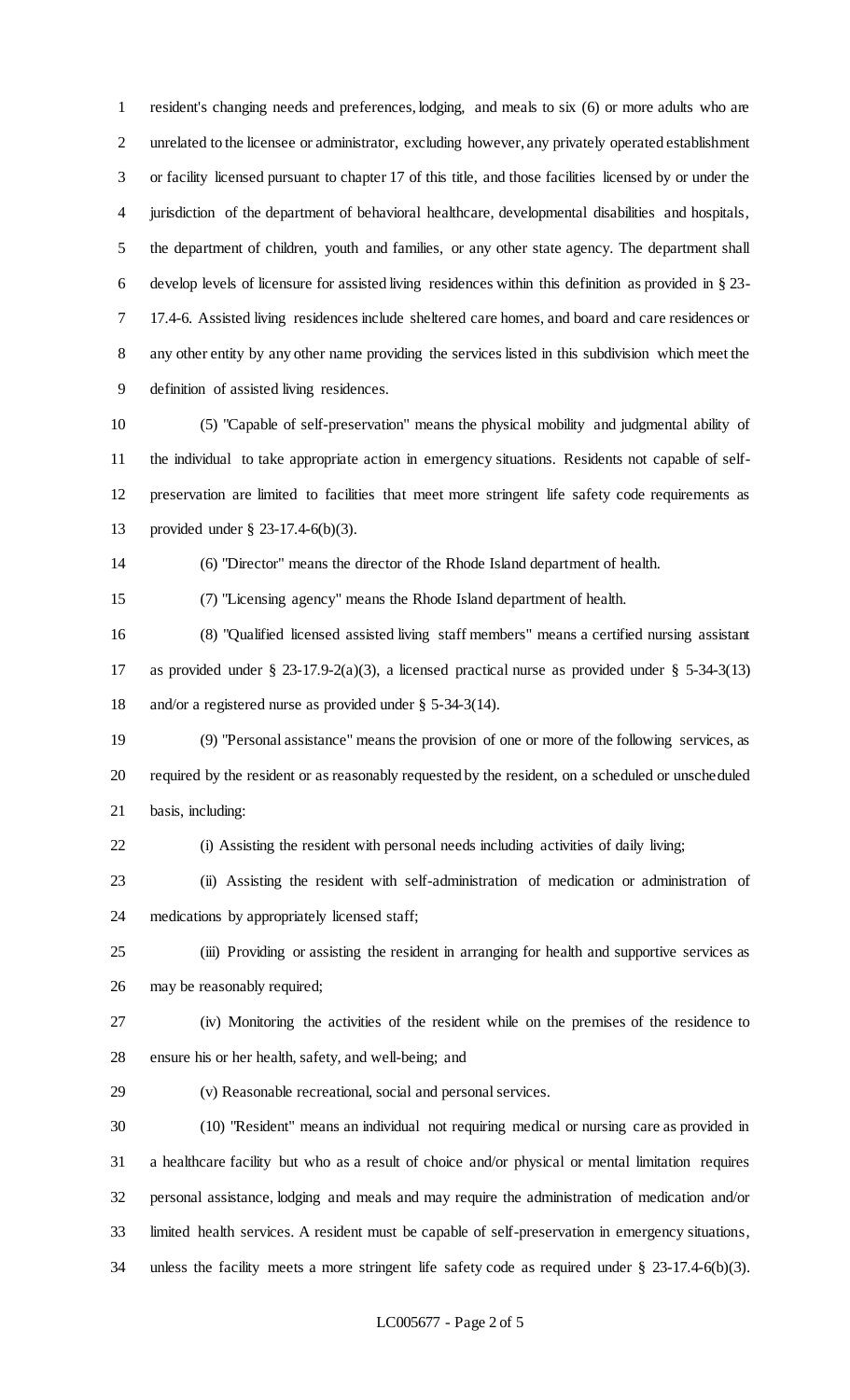Unless provided herein, persons Persons needing medical or skilled nursing care, including daily professional observation and evaluation, as provided in a healthcare facility, and/or persons who are bedbound or in need of the assistance of more than one person for ambulation, are not 4 appropriate to reside in for initial admission to assisted living residences. However, an established resident may receive daily medical and/or skilled nursing care or therapy from a licensed healthcare provider for a condition that results from a temporary illness or injury for up to forty-five (45) days 7 subject to an extension of additional days as approved by the department as necessary and/or appropriate for the resident's condition, known as assisted living flex care, or if the resident is under the care of a Rhode Island licensed hospice agency provided the assisted living residence assumes responsibility for ensuring that the required care is received. Furthermore, a new resident may 11 receive daily therapy services and/or limited medical and/or skilled nursing care services, or 12 therapy as defined through rules and regulations promulgated by the department of health, from a 13 licensed healthcare provider for a condition that results from a temporary illness or injury for up to 14 forty-five (45) days subject to an extension of additional days as approved by the department as necessary and/or appropriate for the resident's condition, or if the resident is under the care of a licensed hospice agency provided that assisted living residence assumes responsibility for ensuring that the care is received. For the purposes of this chapter, "resident" shall also mean the resident's agent as designated in writing or legal guardian. Notwithstanding the aforementioned, residents who are bed bound or in need of assistance of more than one staff person for ambulation may reside in a residence if they are receiving hospice care in accordance with the rules and regulations promulgated by the department of health. For the purposes of this chapter, "resident" shall also mean the resident's agent as designated in writing or legal guardian.

 (11) "Supervision" means the supervision requirements of qualified licensed assisted living staff delivering limited health services in accordance with this chapter, as defined through rules and regulations promulgated by the department of health.

 (12) "Limited health services" means health services, as ordered by the resident's physician, 27 provided by qualified licensed assisted living staff members with supervision as required in rules 28 and regulations promulgated by the department of health. a licensed health care professional, 29 including, without limitation, stage I and stage II vascular ulcer treatment and prevention; simple wound care, including post-operative suture care/removal and stasis ulcer care; ostomy care, including appliance changes for residents who have established stomas; urinary catheter care; oxygen services, including both oxygen concentrators and portable tanks, monitoring pulse oximetry, assistance with respiratory equipment for residents who can no longer manage equipment 34 on their own, including, without limitation, a bi-level positive airway pressure ventilator ("BIPAP")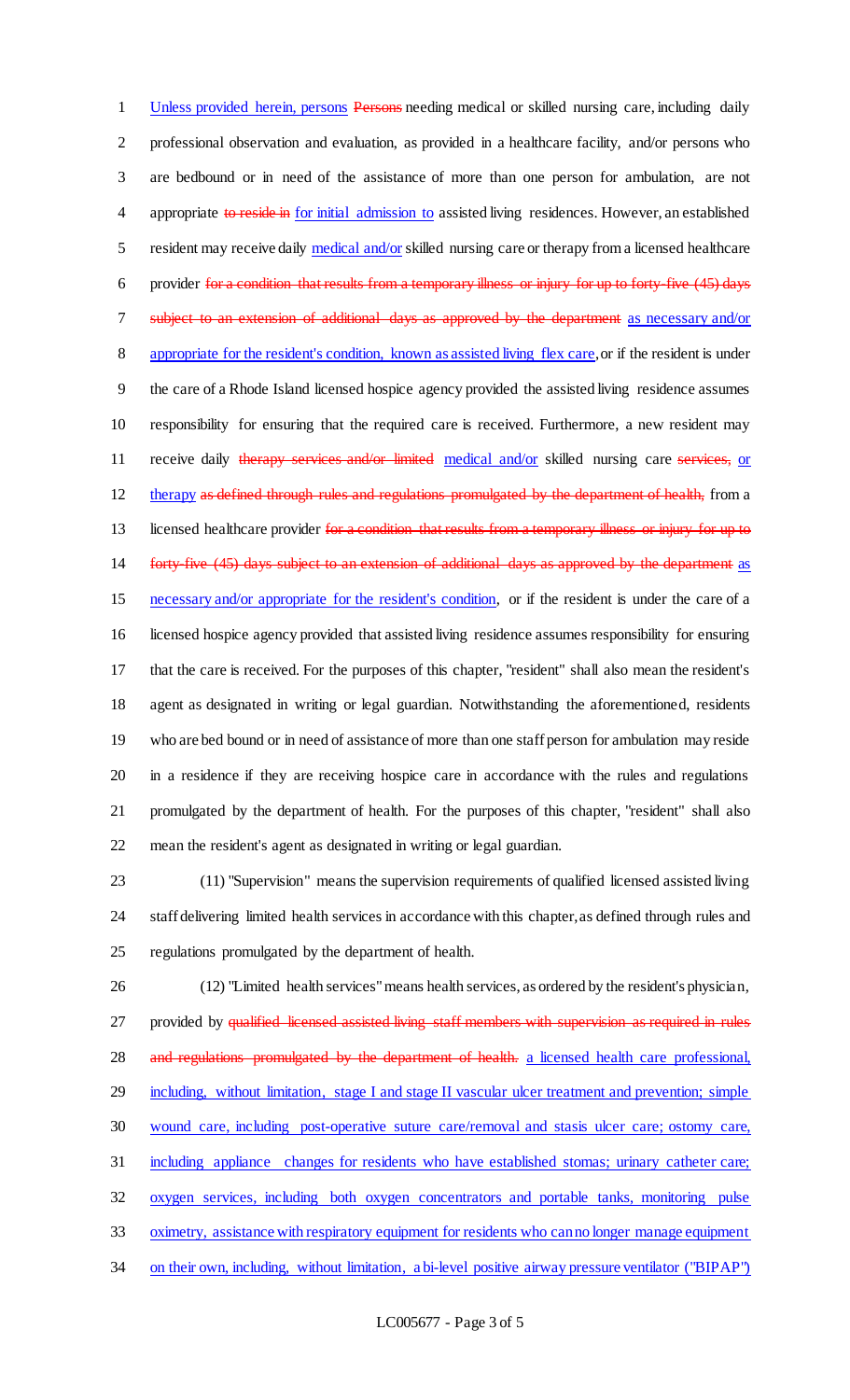- 1 that helps with breathing, a continuous positive airway pressure machine ("CPAP") that provides
- 2 constant airflow, nebulizers and inhalers; and physical, occupational, speech and language therapy.
- 3 Nothing in this definition shall be construed to limit the right of assisted living residents to access
- 4 home nursing care or hospice provider services.
- 5 SECTION 2. This act shall take effect upon passage.

======== LC005677 ========